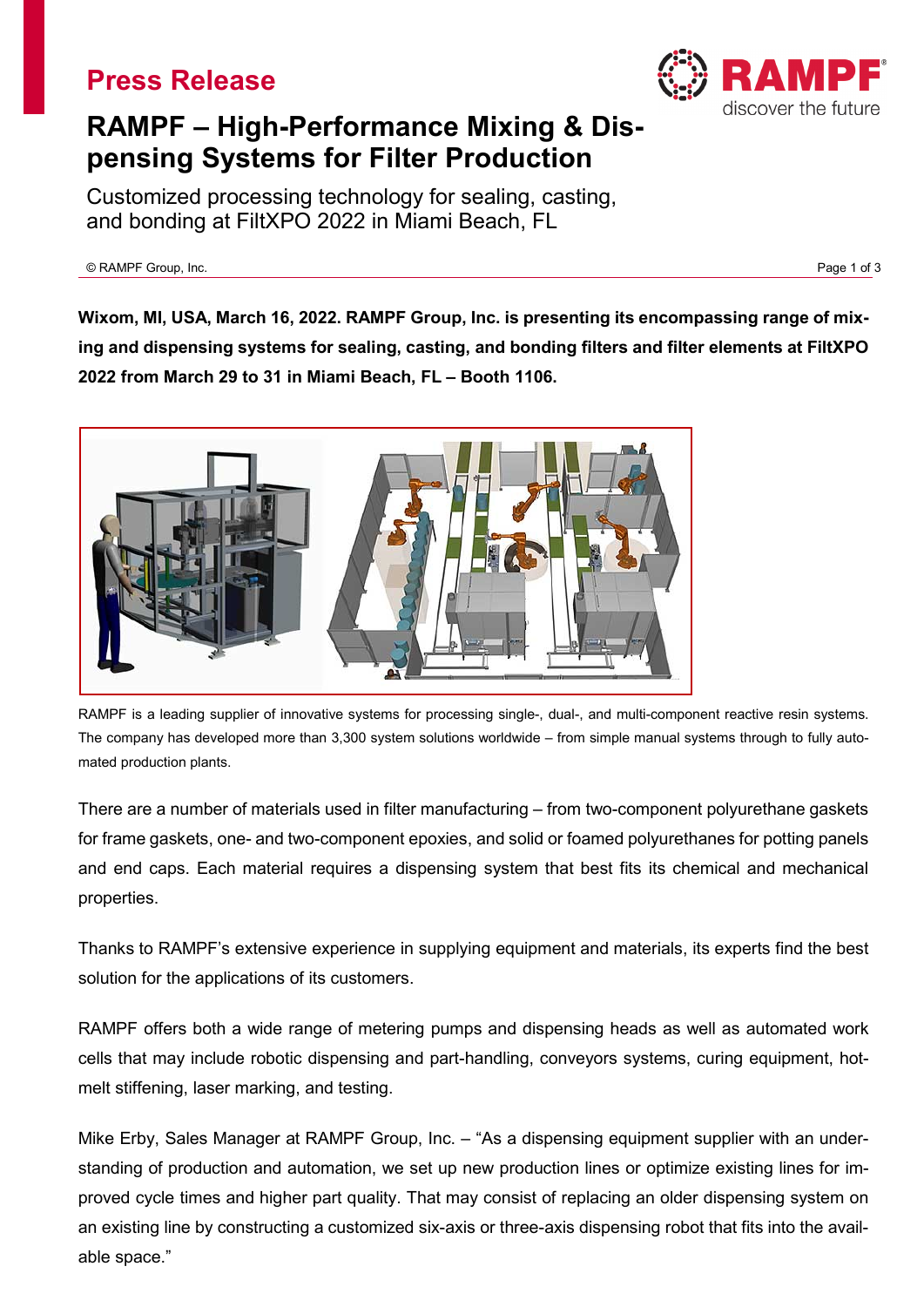#### **Press Release**

## **RAMPF – High-Performance Mixing & Dispensing Systems for Filter Production**

Customized processing technology for sealing, casting, and bonding at FiltXPO 2022 in Miami Beach, FL

© RAMPF Group, Inc. Page 2 of 3

RAMPF has already built several stand-alone dispensing machines with integrated, dual conveyors for the high-speed potting of end caps. The machines were connected to existing upstream and downstream conveyor systems already in place at the customer. Productivity shot up by modernizing the bottleneck – the old dispensing machine. Unplanned downtime dropped dramatically as maintenance issues common in older machines were eliminated.

RAMPF provides customers with service and spare parts from its head office in Wixom, MI. The company also offers the filter industry contract manufacturing where customers have immediate requirements, prototype needs, or smaller part volume. Part builds are supported from either Wixom or Suwanee, GA.

## **Reactive resin systems for sealing, casting, and bonding**



RAMPF Group, Inc. develops and produces reactive resin systems based on polyurethane, epoxy, and silicone for sealing, casting, and bonding filters and filter elements.

| Air and HEPA filters:      | > Liquid and thixotropic sealing foams with fast curing and short processing<br>times as well a good compression set; systems for use in antibacterial envi-<br>ronments are available.<br>> Casting resins and rigid foams for fixing filter elements in the frame with<br>excellent flowability and good adhesion to plastic, especially ABS and PS. |
|----------------------------|--------------------------------------------------------------------------------------------------------------------------------------------------------------------------------------------------------------------------------------------------------------------------------------------------------------------------------------------------------|
| Oil and hydraulic filters: | > Adhesive systems and casting compounds with good adhesion to plastic<br>and metal, optimized hardening properties, and fast process times for in-<br>creased productivity and efficiency.                                                                                                                                                            |

**Visit RAMPF Group, Inc. at FiltXPO 2022 in Miami Beach, FL – Booth 1106!**